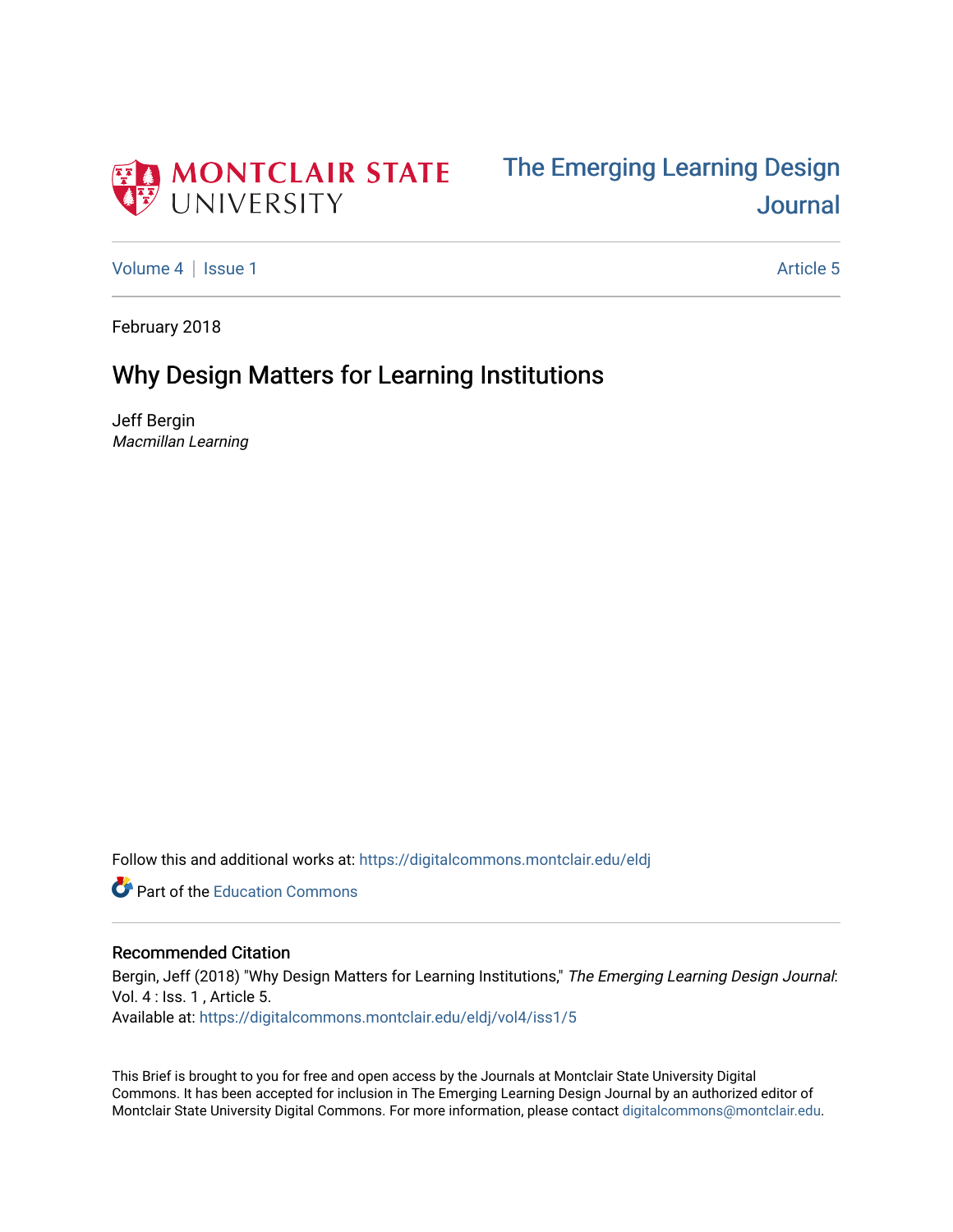eld.j



Emerging Learning Design Journal

Briefs

## Why Design Matters for Learning Institutions

Jeffrey R. Bergin Macmillan Learning Jeff.Bergin@macmillan.com April 29, 2017

#### **ABSTRACT**

Design is becoming a mainstream element in the business world, but it's been late to reach academia. In this brief, I argue that embracing design is critical for institutions and that design affects learning, outcomes, and enrollment.

*Keywords: design; design thinking; learning design; user-centered design.*

When people think of design companies, they typically think of Apple, Google, or IDEO – big companies that employ leagues of user experience designers in the interest of designing commercial products, digital experiences, or consulting services. However, have you ever considered your school, college, or university to be a design organization? You should – after all, institutions design programs, curricula, courses, and learning experiences. Indeed, design underlies nearly every aspect of education, from environmental design to curriculum design, and increasingly to digital learning design. The experiences institutions and instructors design can make or break learning – and certainly influence student persistence, satisfaction and success.

It's increasingly well known that good design is good for business. Over a year ago, the Harvard Business Review reported that companies that understood the value of design beat the S&P by 228% over a 10-year period. "The bottom line is that companies that use design strategically grow faster and have higher margins than their competitors." The article continued, "this goes beyond traditional consumer products; government and B2B marketing, notorious for not-so-great aesthetics and customer experiences, are starting to make design a priority" (Rae, 2014). We have all witnessed the power of good design; many people credit design with bringing Apple back from the brink. Starbuck's Howard Schultz set out to create the "Starbucks Experience" by designing "third places" for people to enjoy when not at home or work. Recently, IBM announced that it had invested \$100M to expand its 2014). This design revolution has created new career paths, with Fortune.com revealing that graduate degrees in design-oriented disciplines such as human-computer interaction are among the most lucrative of all degrees (Colpan, 2014). What may be less familiar, however, is how design

design businesses – opening ten new interactive experience labs around the world (Kolko, 2015; Wilson,

affects learning – especially in the increasingly online, blended, and digitally augmented environments in which students learn. First, design is essential for both accessibility and Universal Design for Learning. Neither can be achieved in the absence of design. Second, design promotes usability – and usability directly supports learning. Researchers at the University of Patras found that usability factors are significantly associated with students' real and perceived learning performance (Tselios et al., 2001). When learners engage with a highly usable system, they perceive themselves as learning more. And when learners attempt to use a system that lacks usability, they attribute their difficulties to their *own* learning (Mackey, 2008). In addition, Richard Mayer's substantial research on multimedia learning, and John Sweller's research on cognitive load theory, both demonstrate that design is critical to cognition and transfer. Certainly, few would argue that well designed curricula are a central part of any learning experience.

Moreover, with institutions increasingly focused on outcomes, design is even more essential. Outcomes – whether related to student persistence, performance, or employment – require careful, research-based design for